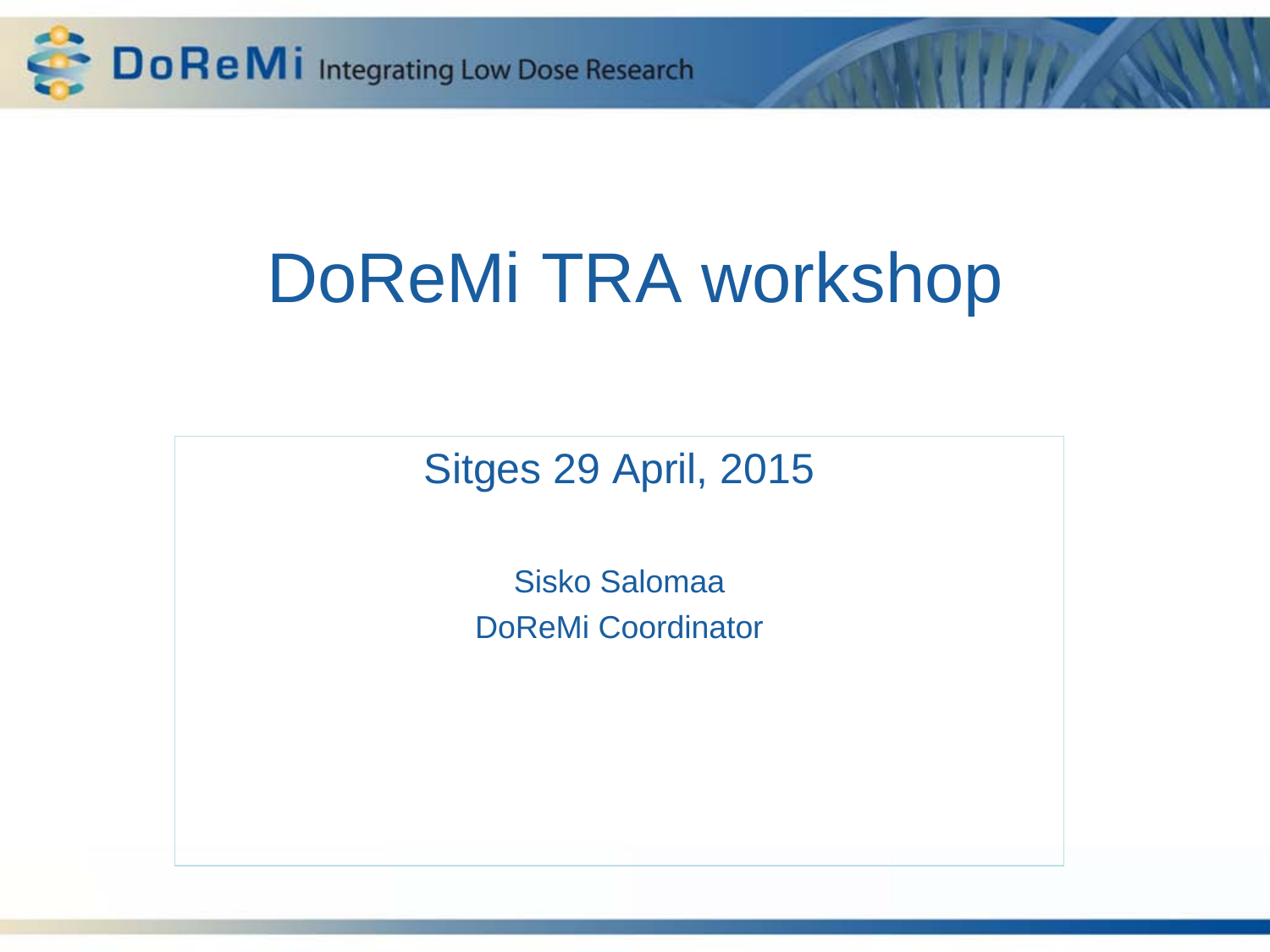

### Final project period

- July 2014 December 2015 (18 months)
- Workshops mentioned in DoW
	- M2.5 Consensus meeting for position papers on consequences on risk assessment and radiation protection (due by June 2015)
	- Task 2.3.7 Workshop on implication of science to low dose risk assessment and radiation protection (Sept.-Dec. 2015)
- Promoting scientific articles and dissemination of results
- Stakeholder communication
- Good practises for sustainable integration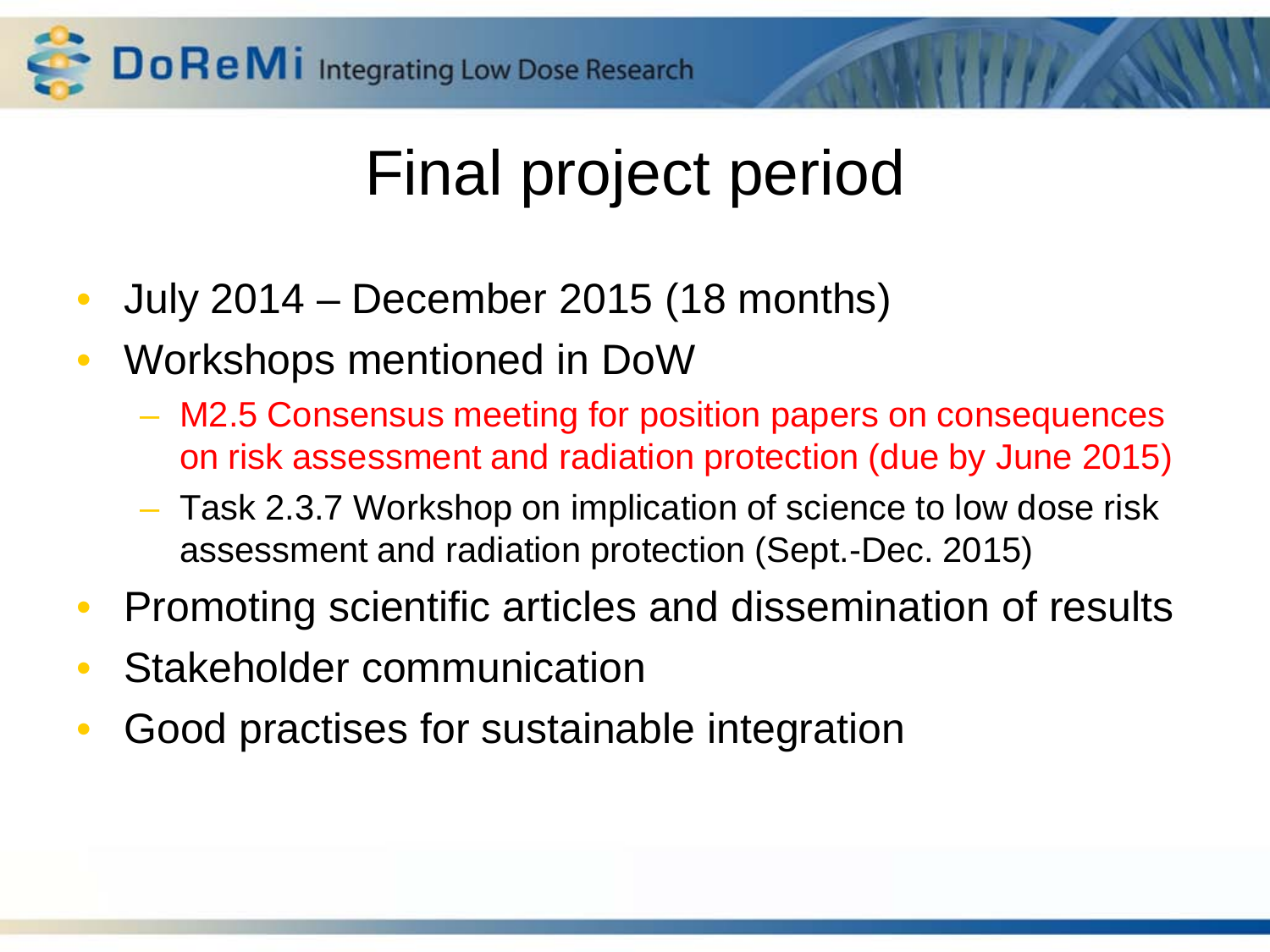Do ReMI Integrating Low Dose Research

### Evaluating the success of DoReMi

#### • **Joint Programme for Integration**

- MELODI Association established and operational
- Inclusion of 24 new partners in DoReMi

#### • **Joint Programme for Research**

- Three main areas: shape of dose response for cancer, individual sensititivity and non-cancer effects
- TRA and TRA Statements
- 3 competitive and 3 internal calls
- Expansion of programme porfolio (from 22 to 49 tasks, a total of 27 new tasks/sub-tasks)
- Supporting the development of MELODI SRA

#### • **Joint Programme for Spreading of Excellence**

- Supporting 6-9 training courses each year
- Dissemination: workshops, web site, publications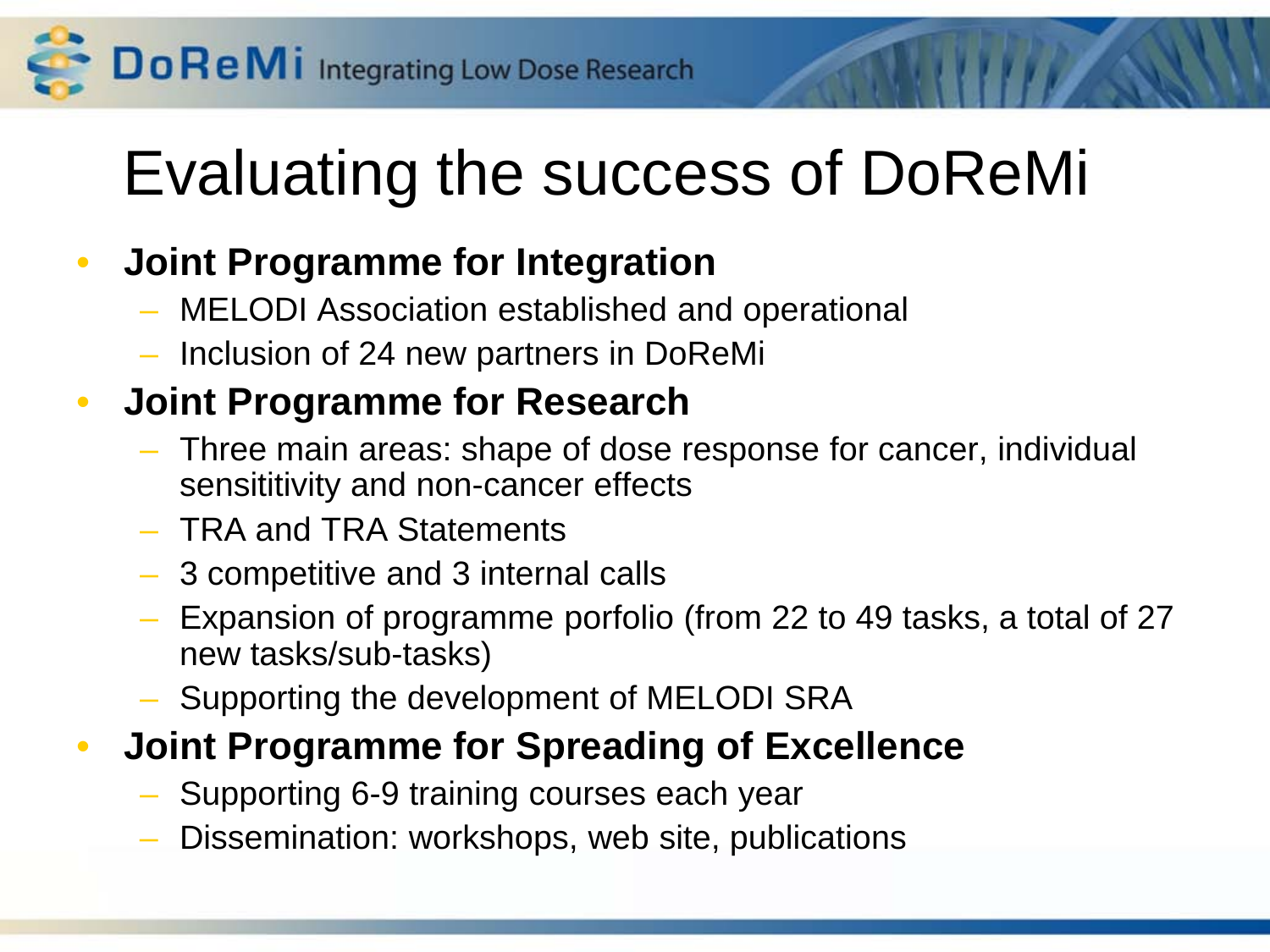

## Legacy of DoReMi

- What should be passed on to OPERRA and H2020/EJP
	- Good practises, lessons learned
	- Science as well as coordination and management aspects
- Assessing the feasibility studies and recommending for future research
- Experiences on organising calls
- Infrastructures and databases
- Arrangements for Education and Training
- Website content
- **Transition from TRA to SRA**
- **Input for MELODI SRA statement -> CONCERT**